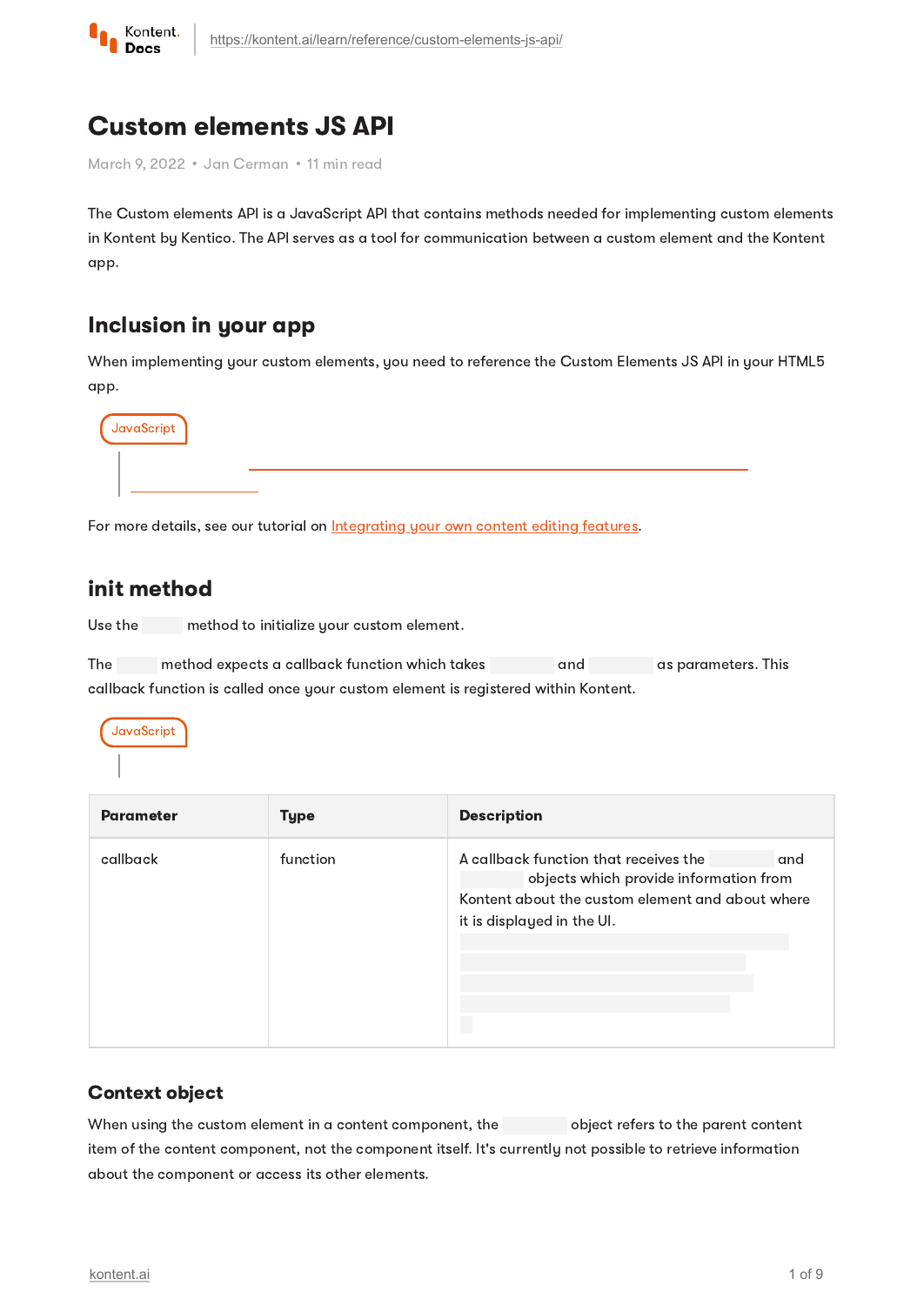

| <b>Property</b>  | <b>Type</b>      | <b>Description</b>                                                           |
|------------------|------------------|------------------------------------------------------------------------------|
| projectId        | string           | The project's ID.                                                            |
| item.id          | string           | The ID of the content item that contains the<br>custom element.              |
| item.codename    | string           | The codename of the content item that<br>contains the custom element.        |
| item.collection  | reference object | The object represents an identifier of the<br>item's collection, for example |
| item.name        | string           | The display name of the content item that<br>contains the custom element     |
| variant.id       | string           | The language's ID.                                                           |
| variant.codename | string           | The language's codename, for example,                                        |

#### Element object

| Property | <b>Type</b>  | <b>Description</b>                                                                                                        |
|----------|--------------|---------------------------------------------------------------------------------------------------------------------------|
| value    | string, null | The custom element's initial value.                                                                                       |
| disabled | boolean      | Indicates whether an element is disabled for editing.                                                                     |
| config   | object, null | Parameters of the custom element specified as a<br>JSON object in the UI (in a content type or a content<br>type snippet) |

## setValue method

Use the method to set a custom element value. When the value is set to find the element is considered empty.

If you want the custom element content to be searchable in the content items list, specify the keywords or the plain text using value [object.](#page-2-0)

If a custom element is set as required in the UI, Kontent checks its value. Any value other than is considered a valid value and won't generate a validation error message.

Custom elements can contain up to 100,000 characters. If an element exceeds this number, Kontent will display an error.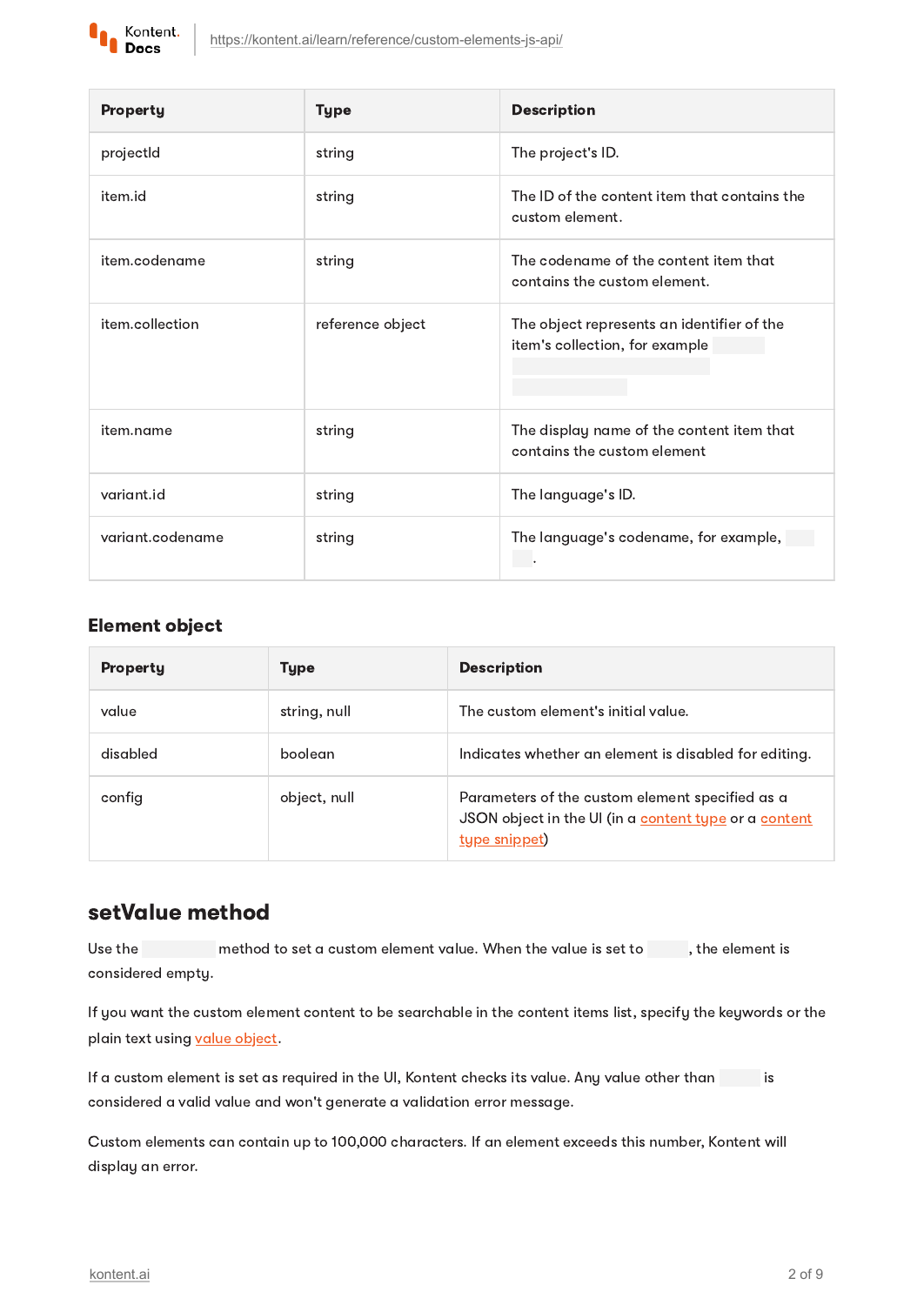

**JavaScript** 

| <b>Parameter</b> | Type                 | <b>Description</b>              |
|------------------|----------------------|---------------------------------|
| value            | string, null, object | Custom element value to be set. |

### <span id="page-2-0"></span>ValueObject object

| <b>Parameter</b>            | <b>Type</b>  | <b>Description</b>                                                                                                                               |
|-----------------------------|--------------|--------------------------------------------------------------------------------------------------------------------------------------------------|
| valueObject.value           | string, null | Custom element value to be set.                                                                                                                  |
| valueObject.searchableValue | string, null | Plain text searchable value used for<br>searching in the content items list. Do not<br>use any markup or JSON here to allow a<br>correct search. |

# onDisabledChanged method

Use the method to define what should happen with a custom element when it's disabled for editing. The method takes a callback function.

When disabled, the element is in read-only mode. This means that the element is shown in a content item but cannot be changed.

For example, custom elements can be disabled in these cases:

- The content item is published.
- User is viewing an older version of a content item.
- User doesn't have editing permissions.



| <b>Parameter</b> | <b>Type</b> | <b>Description</b>                                                                                        |
|------------------|-------------|-----------------------------------------------------------------------------------------------------------|
| callback         | function    | A callback function that receives a boolean<br>indicating whether the element is disabled for<br>editing. |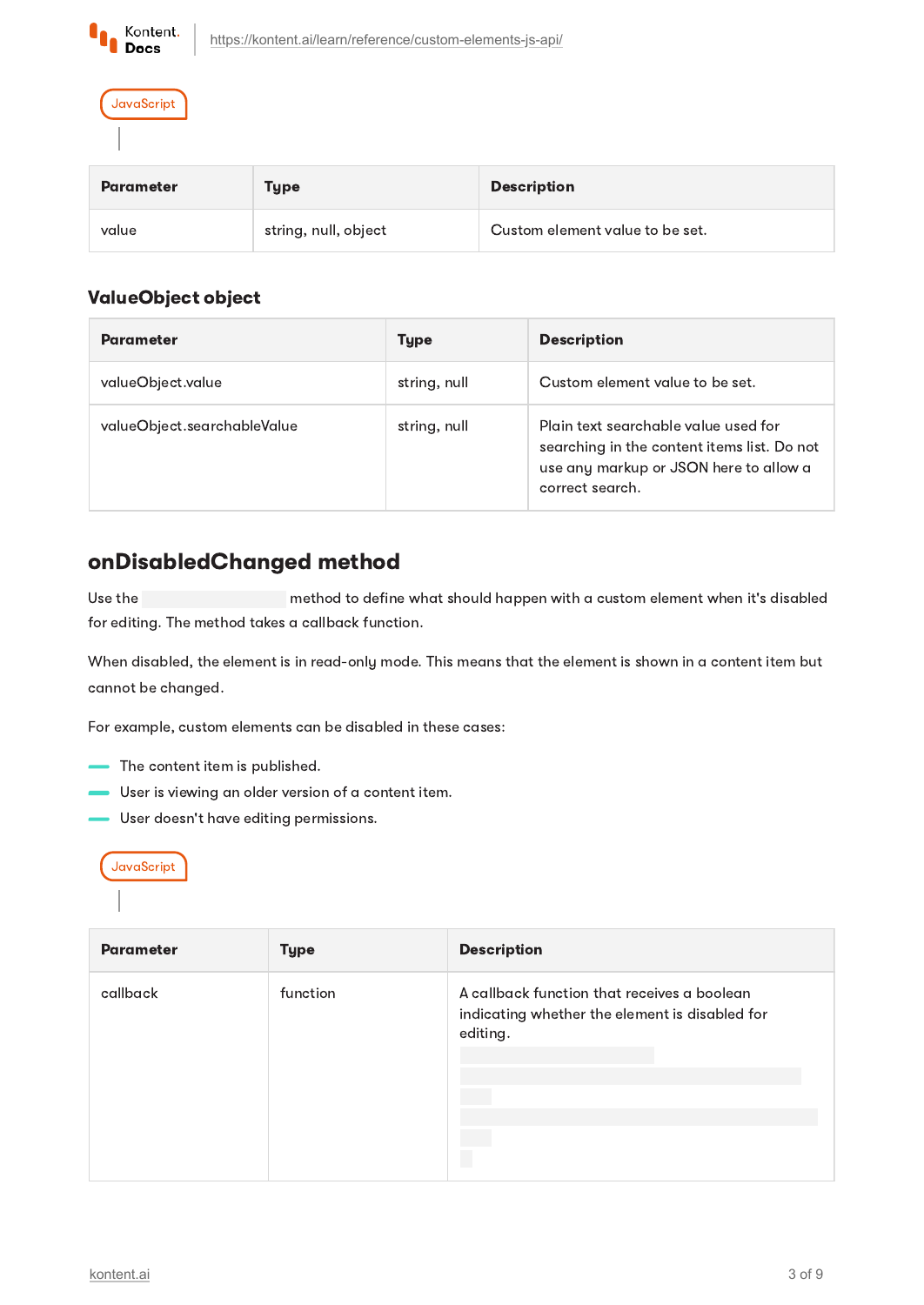

## setHeight method

Use the method to set a custom height of a custom element. The value will be set in pixels. See [specifying](https://github.com/Kentico/kontent-custom-element-samples/blob/master/CREATE_CUSTOM_ELEMENT.md#7-set-the-elements-size) the height of a custom element  $C$  when creating a custom element for more context.

JavaScript

| <b>Parameter</b> | Type   | <b>Description</b>                                                                       |
|------------------|--------|------------------------------------------------------------------------------------------|
| height           | number | Custom element height to be set in the Kontent UI.<br>Height must be a positive integer. |

# <span id="page-3-0"></span>getElementValue method

Use the method to retrieve the value of a different element. You can retrieve another element's value even if the custom element is disabled.

The method works on elements that are:

- Used in the same [content](https://kontent.ai/learn/tutorials/manage-kontent/content-modeling/organize-elements-with-content-groups/) group as the custom element itself.

 $-$  Specified in the <u>custom element's configuration</u>, specifically, in the Allow the custom element to read values of specific elements field.

If you need to get values of multiple elements, call the method for each such element. If you need to get the value multiple times, call the method multiple times.

**JavaScript** 

| <b>Parameter</b> | <b>Type</b> | <b>Description</b>                                                                                                                                         |
|------------------|-------------|------------------------------------------------------------------------------------------------------------------------------------------------------------|
| elementCodename  | string      | Codename of the content element from which<br>the value should be read.                                                                                    |
| callback         | function    | A callback function that receives the value of<br>the specified element. The data type of the<br>value varies based on the type of the content<br>element. |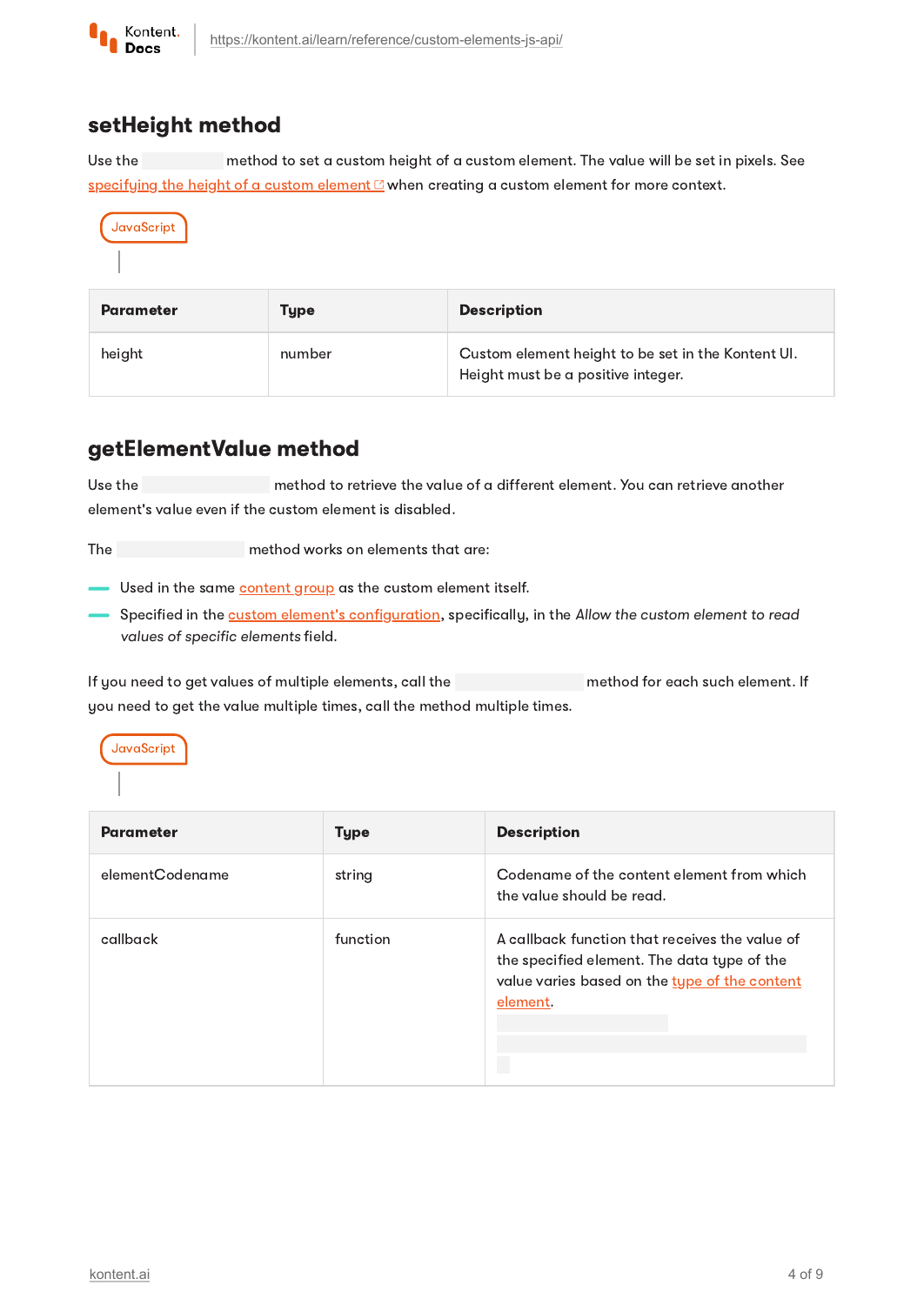

#### <span id="page-4-0"></span>Data type of content elements

- Custom element string
- Date & Time  $ISO-8601\,\mathrm{C}$  $ISO-8601\,\mathrm{C}$  formatted string
- Multiple choice array of selected options. Each option is returned as an object based on the following schema: .
- Text string
- URL slug string

Other content elements are currently not supported.

# observeElementChanges method

Use the method to receive notifications about changes in other elements.

The method can listen to any element changes and does not depend on the list of elements allowed for reading.

The method does not return a specific element value but only notifies that the change occurred. The method takes a callback function as a second parameter. Use this method together with the **[method](#page-3-0)** to keep updated information about an element value.

**JavaScript** 

| <b>Parameter</b> | <b>Type</b>      | <b>Description</b>                                                                                                           |
|------------------|------------------|------------------------------------------------------------------------------------------------------------------------------|
| elementCodenames | array of strings | Array of codenames of the content elements<br>to observe.<br>When an empty arra<br>y is provided, all elements are observed. |
| callback         | function         | A callback function that receives codenames<br>of changed elements as an array of strings.                                   |

## observeItemChanges method

Use the method to receive notifications about changes in the item.

The method can listen to changes of the item's attributes – its name, codename, or collection.

The method only notifies about the change, it doesn't return the new value of the changed attributes. It takes a callback function that is called whenever any of the attributes is changed. The callback function is called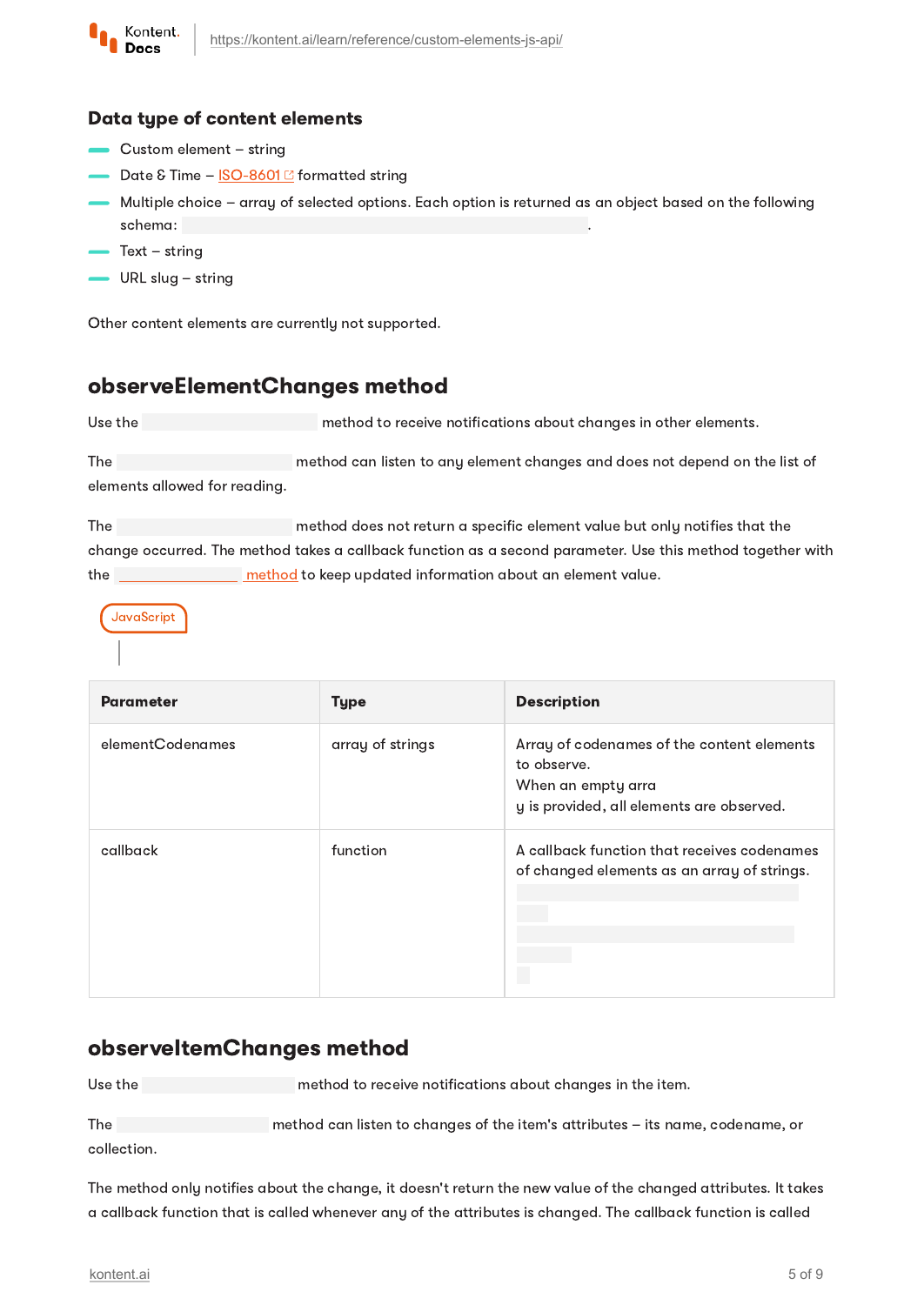

with a parameter that contains the item's new details.



| <b>Parameter</b> | <b>Type</b> | <b>Description</b>                                                  |
|------------------|-------------|---------------------------------------------------------------------|
| callback         | function    | A callback function that receives object with current<br>item data. |

#### ItemChangedDetails object

| <b>Property</b> | Type             | <b>Description</b>                                                           |
|-----------------|------------------|------------------------------------------------------------------------------|
| item.codename   | string           | The codename of the content item that<br>contains the custom element.        |
| item.collection | reference object | The object represents an identifier of the item's<br>collection, for example |
| item.name       | string           | The display name of the content item that<br>contains the custom element     |

## <span id="page-5-1"></span>selectAssets method

Use the method to enable the custom element to select assets from Kontent.

The method takes a [object](#page-5-0) and, if a user selects assets from the dialog, returns a promise with an array of **asset [references](#page-6-0)** containing the selected asset's ID. If the selection dialog is closed, the method returns .



## <span id="page-5-0"></span>Config object

| Property      | Type    | <b>Description</b>                                                          |
|---------------|---------|-----------------------------------------------------------------------------|
| allowMultiple | boolean | Specifies whether multiple assets can be selected.                          |
| fileType      | string  | Specifies what type of images can be selected;<br>allowed values are<br>and |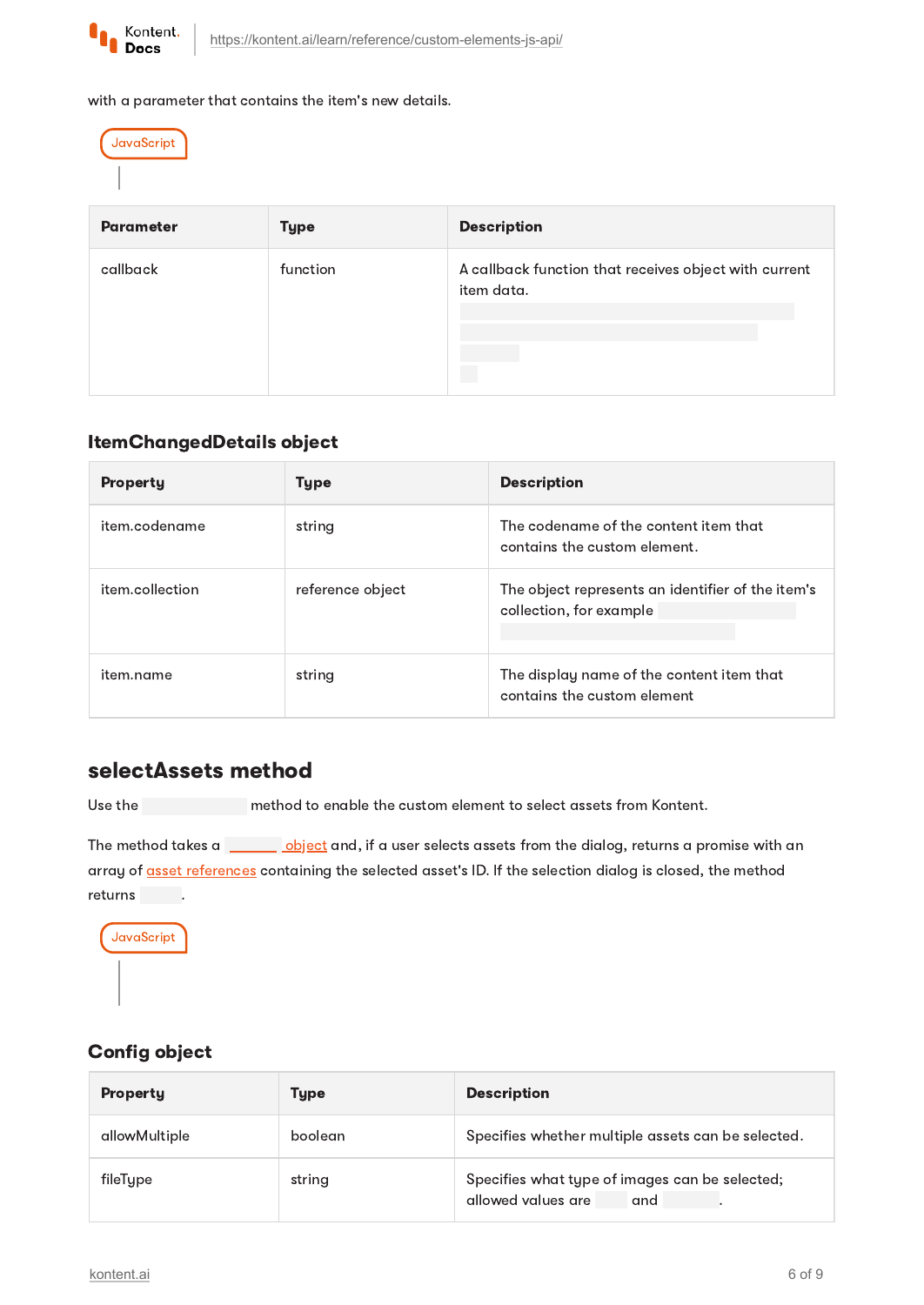

### <span id="page-6-0"></span>AssetReference object

The object containing an ID reference to the selected asset.

| Property | <b>Type</b> | <b>Description</b>       |
|----------|-------------|--------------------------|
| ıd       | <b>GUID</b> | The asset's internal ID. |

# getAssetDetails method

Use the method to get metadata about a specific asset. After getting IDs with the  $\Box$  [method](#page-5-1), you can then get more information about each of the assets returned.

The method takes an array of asset IDs as strings and returns a promise with an array of asset [objects.](#page-7-0) The method returns a if the specified items don't exist.

JavaScript

| <b>Parameter</b> | Type           | <b>Description</b>                             |
|------------------|----------------|------------------------------------------------|
| assetIds         | array of GUIDs | The internal IDs of the assets to be returned. |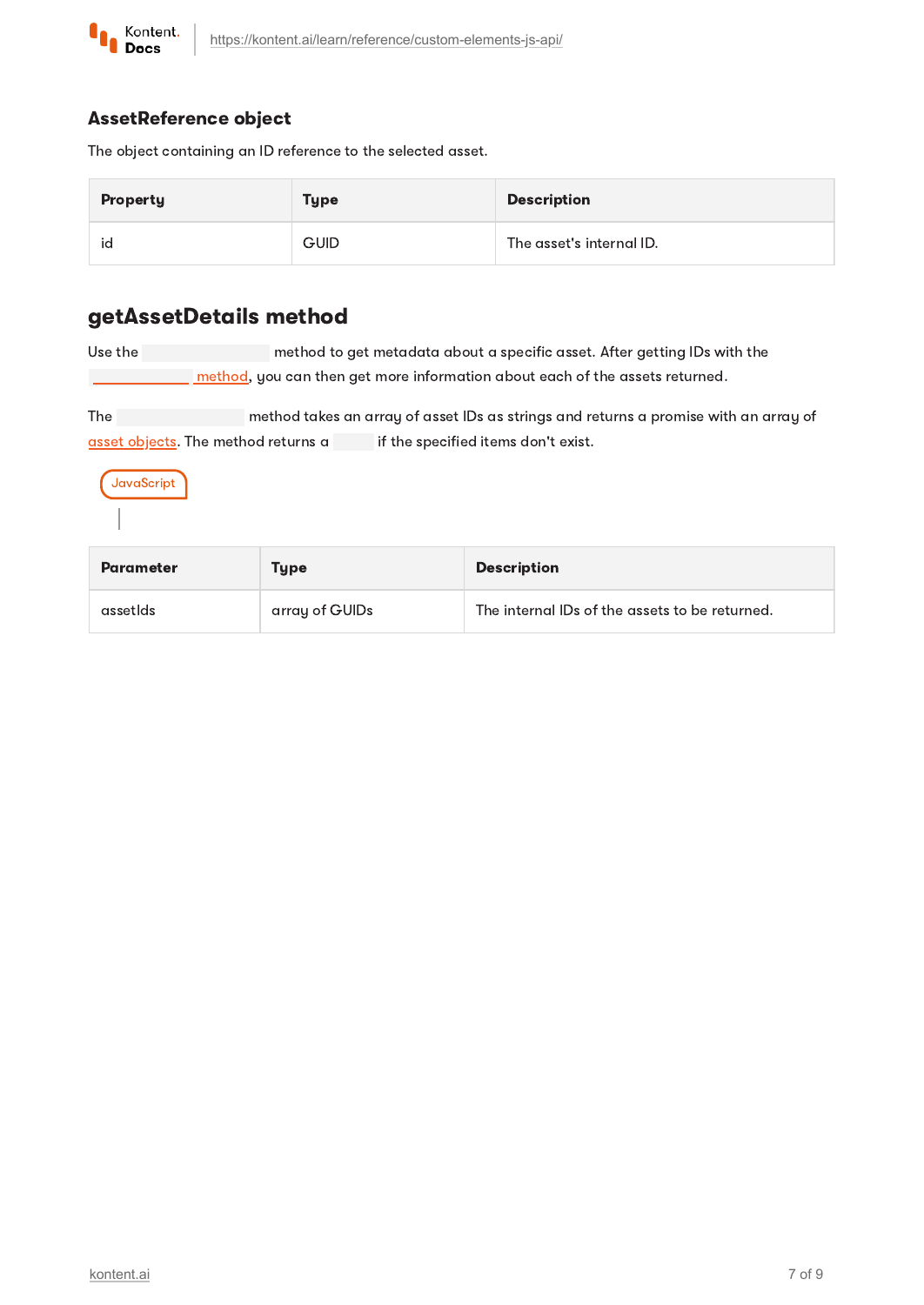

### <span id="page-7-0"></span>Asset object

| Property     | <b>Type</b>                        | <b>Description</b>                                           |
|--------------|------------------------------------|--------------------------------------------------------------|
| id           | <b>GUID</b>                        | The asset's internal ID.                                     |
| descriptions | array of asset description objects | The descriptions of the asset in all<br>available languages. |
| fileName     | string                             | The name of the file.                                        |
| imageHeight  | integer                            | The asset's height in pixels.                                |
| imageWidth   | integer                            | The asset's width in pixels.                                 |
| name         | string                             | The asset's display name.                                    |
| size         | integer                            | The size of the asset in bytes.                              |
| thumbnailUrl | string                             | The URL for the thumbnail of the asset.                      |
| title        | string                             | The asset's title.                                           |
| type         | string                             | The type of the file.                                        |
| url          | string                             | The URL of the asset.                                        |

### <span id="page-7-1"></span>Asset description object

| Property          | Type        | <b>Description</b>                               |
|-------------------|-------------|--------------------------------------------------|
| language.id       | <b>GUID</b> | The description's language ID.                   |
| language.codename | string      | The description's language codename.             |
| description       | string      | The asset's description for a specific language. |

# selectItems method

Use the method to enable the custom element to select content items from Kontent.

The method takes a object and, if a user selects content items from the dialog, returns a promise with an array of content item [references](#page-8-0) containing the selected item's ID. If the selection dialog is cancelled, the method returns .